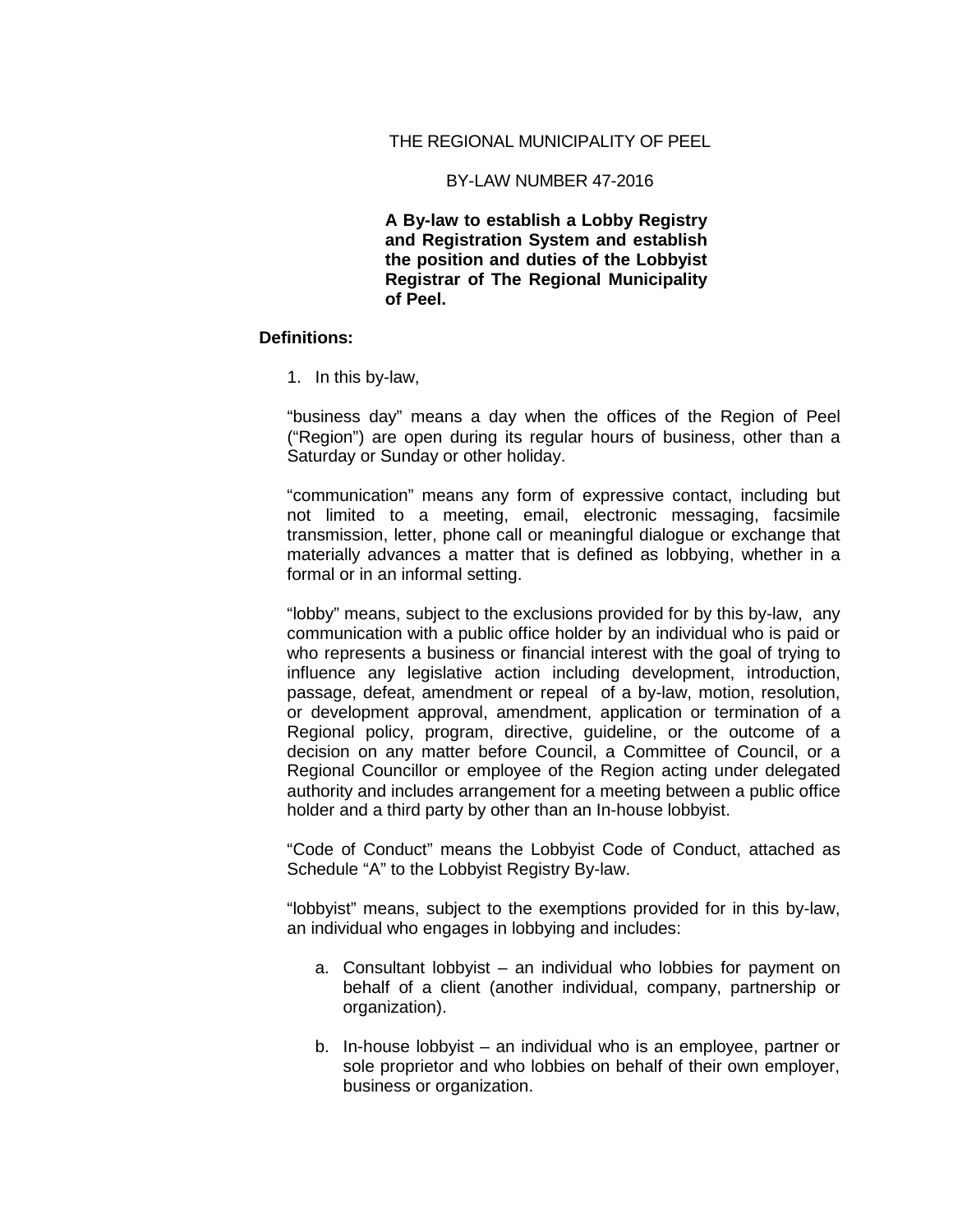c. Voluntary unpaid lobbyist – an individual who lobbies without payment on behalf of a business or other organization for the benefit of the interests of the individual, business or other or organization.

"Lobbyist Registry" means a record of registration in which shall be kept returns of persons who lobby public office holders which shall include the information required pursuant to this by-law.

"public office holder" means:

- a. A member of Regional Council and any person on his or her staff;
- b. The Chief Administrative Officer or a Commissioner employed by the Regional Municipality of Peel;
- c. An officer or employee of the Regional Municipality of Peel;
- d. A Member of a local board or committee established by Council and any person on his or her staff; and
- e. Any accountability officer appointed under the *Municipal Act, 2001*  including but not limited to Integrity Commissioner, Lobbyist Registrar and Closed Meeting Investigator.

## **Establishment of a Lobby Registry**

- 1. The Lobby Registry is established pursuant to Section 223.9 of Part V.1 of the *Municipal Act, 2001*.
- 2. The Regional Clerk shall develop and maintain a Lobby Registry under the oversight of a Lobbyist Registrar, in which shall be kept all registrations and returns filed under this by-law.
- 3. The Lobby Registry shall be available for public inspection through electronic, web-based access at all reasonable times.

## **Exempted Persons and Organizations**

- 4. This by-law does not apply to the following persons when acting in their public capacity:
	- a. Government or public sector persons, other than of the Region or the City of Brampton, City of Mississauga or Town of Caledon;
		- i. Members of the Senate or House of Commons of Canada, the legislative assembly of a province, the council or legislative assembly of a territory, or persons on the staff of the members,
		- ii. Members of a First Nation council as defined in the Indian Act or of the council of an Indian band established by an Act of the Parliament of Canada, or persons on the staff of the members,
		- iii. Employees or consultants retained by the Government of Canada, the government of a province or territory, a First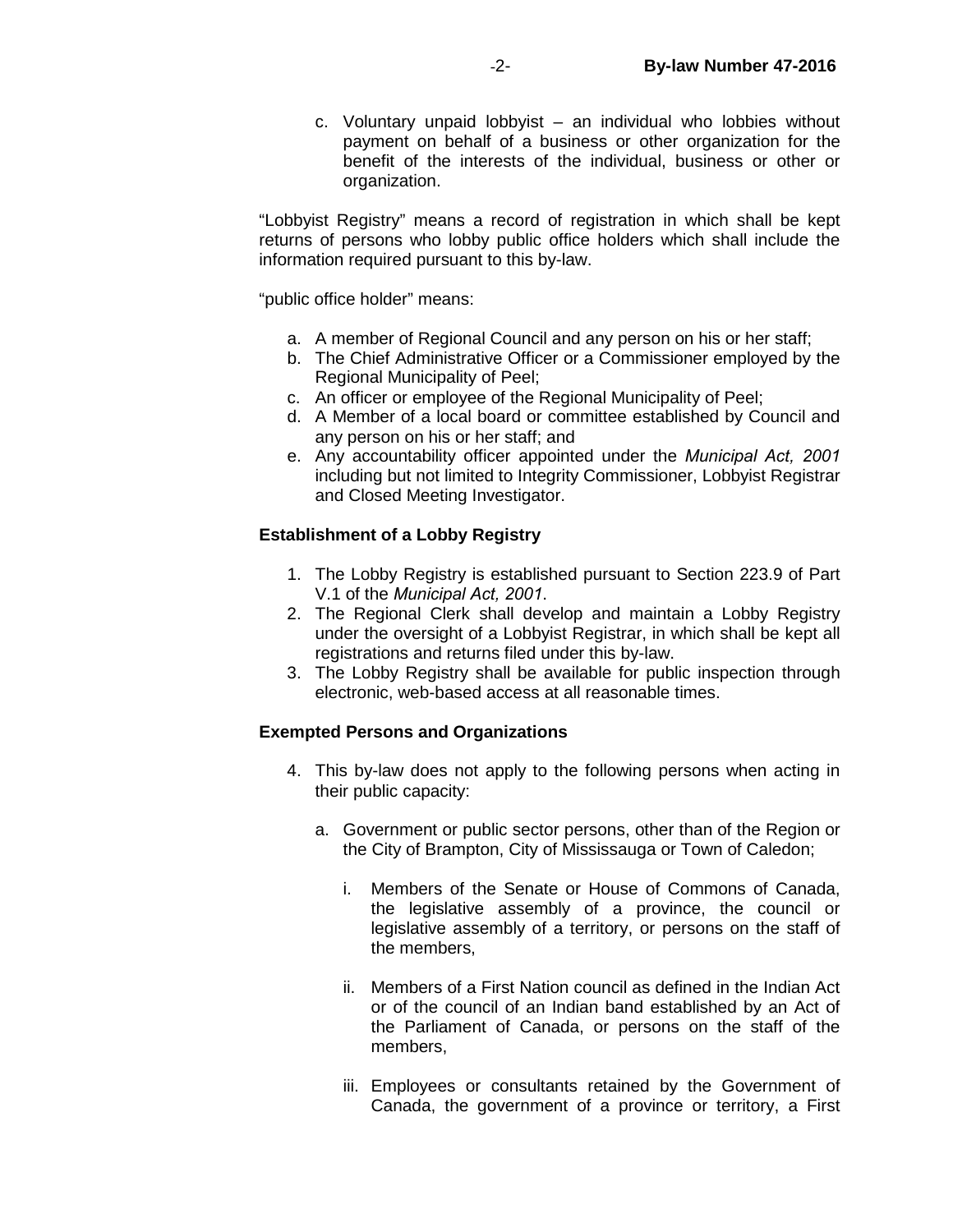Nation council, a federal or provincial crown corporation or other federal or provincial public agency,

- iv. Members of a council of other statutory body, including a local board, charged with the administration of the civil or municipal affairs of a municipality in Canada other than the Region of Peel, City of Mississauga, City of Brampton or Town of Caledon, persons on staff of the members, or officers or employees of the municipality or local board,
- v. Members of a national or sub-national foreign government, persons on the staff of the members, or officers, employees, diplomatic agents, consular officers or official representative in Canada of the government.
- b. Officials and employees of the Regional Municipality of Peel, City of Mississauga, City of Brampton or Town of Caledon and other municipal bodies;
	- i. Public office holders,
	- ii. Officers, directors or employees of a local board of the Regional Municipality of Peel, City of Brampton, City of Mississauga or Town of Caledon,
	- iii. Members of an Advisory Committee, acting in their public capacity and appointed by Regional Council.
- c. Members, directors, officers, employees or consultants of publicly funded school boards and educational institutions;
- d. Members, directors, officers, employees or consultants of publicly funded healthcare institutions; and
- e. Members, directors, officers, employees or consultants of Municipal Associations including but not limited to the Association of Municipalities Ontario and the Federation of Canadian Municipalities.
- 5. This by-law does not apply to the following activities:
	- a. Communication that is a matter of the public record or occurs during a meeting of Council or a Committee of Council held in the presence of the public;
	- b. Communication that occurs during a public process such as a public meeting, hearing, consultation, open house, or media event held or sponsored by the Regional Municipality of Peel or by a public office holder;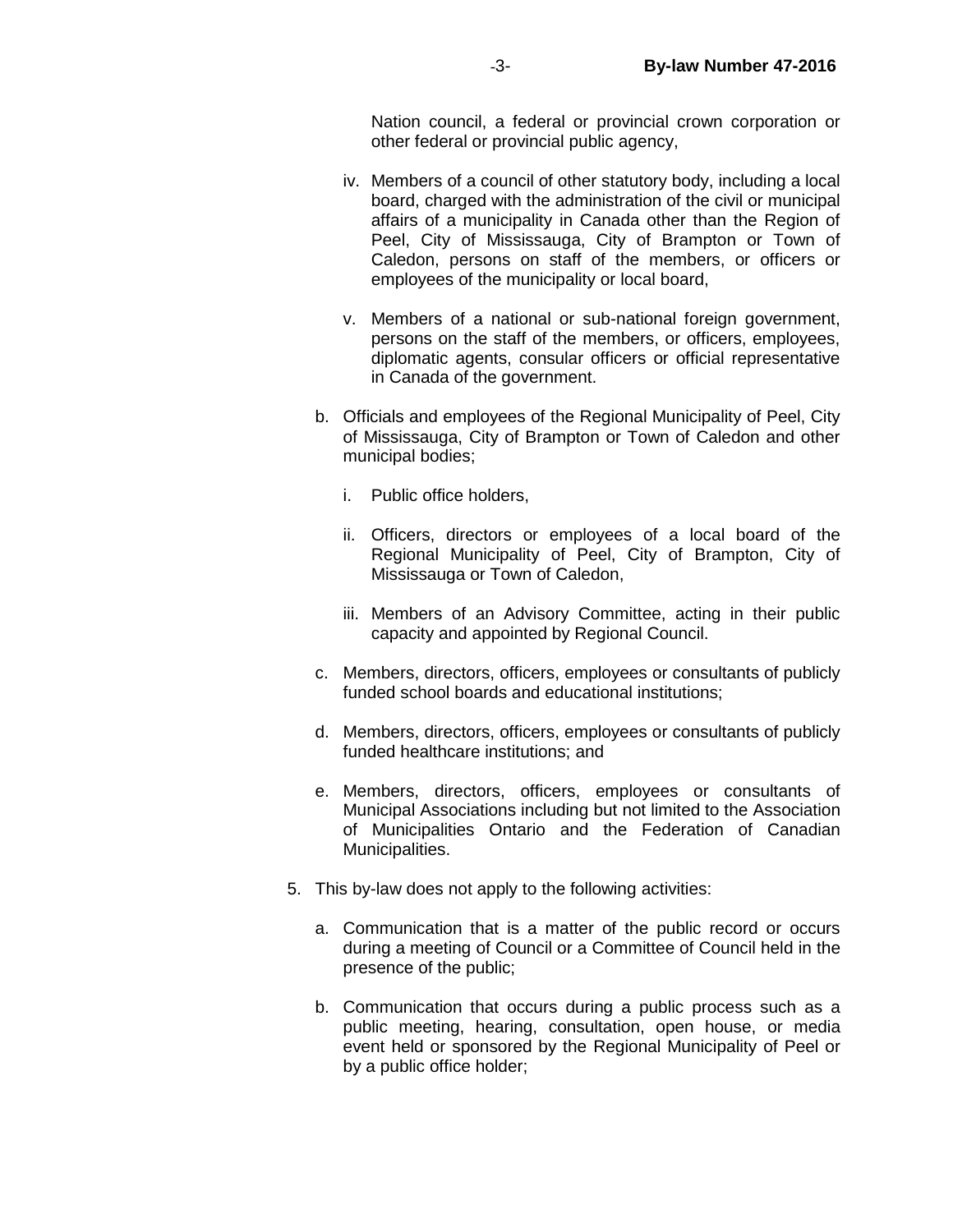- c. Advocacy communication for or against a policy or program that states a position where the primary focus is a broad community benefit or detriment, whether region-wide or local, and where that position would have no direct, indirect or perceived benefit to the person or entity on whose behalf the communication is undertaken;
- d. Communication that is restricted to a request for information;
- e. Communication that is restricted to compliments or complaints about a service or program;
- f. Communication by an individual on behalf of an individual, business or organization regarding:
	- i. The enforcement, interpretation or application of any legislation including a by-law with respect to the individual, business or organization,
	- ii. The implementation or administration of any policy, program, directive or guideline with respect to the individual, business, organization,
	- iii. A personal matter of the individual, business or organization unless it is communication that is in respect of a matter that falls under the definition of lobbying, that is for the special benefit of the individual, business or organization.
- g. Communication by an applicant, an interested party or their representatives with respect to an application for a service, grant, planning approval, permit or other license or permission;
	- i. With an employee of the Region or a Member of Council if the communication is restricted to providing general information on an application, including a proposed or pending application or to inquire about the application review process,
	- ii. With an employee of the Region if the communication is part of the normal course of the approval process,
	- iii. With respect to planning and development applications, if the communication is with an employee of the Region who has a role in the processing of a planning application during the formal pre-application consultation, the filing of the application and the application review process, including the preparation of development agreements.
- h. Submitting a bid proposal as part of the procurement process and any communication with designated employees of the Region as permitted in the procurement policies and procurement documents of the Region;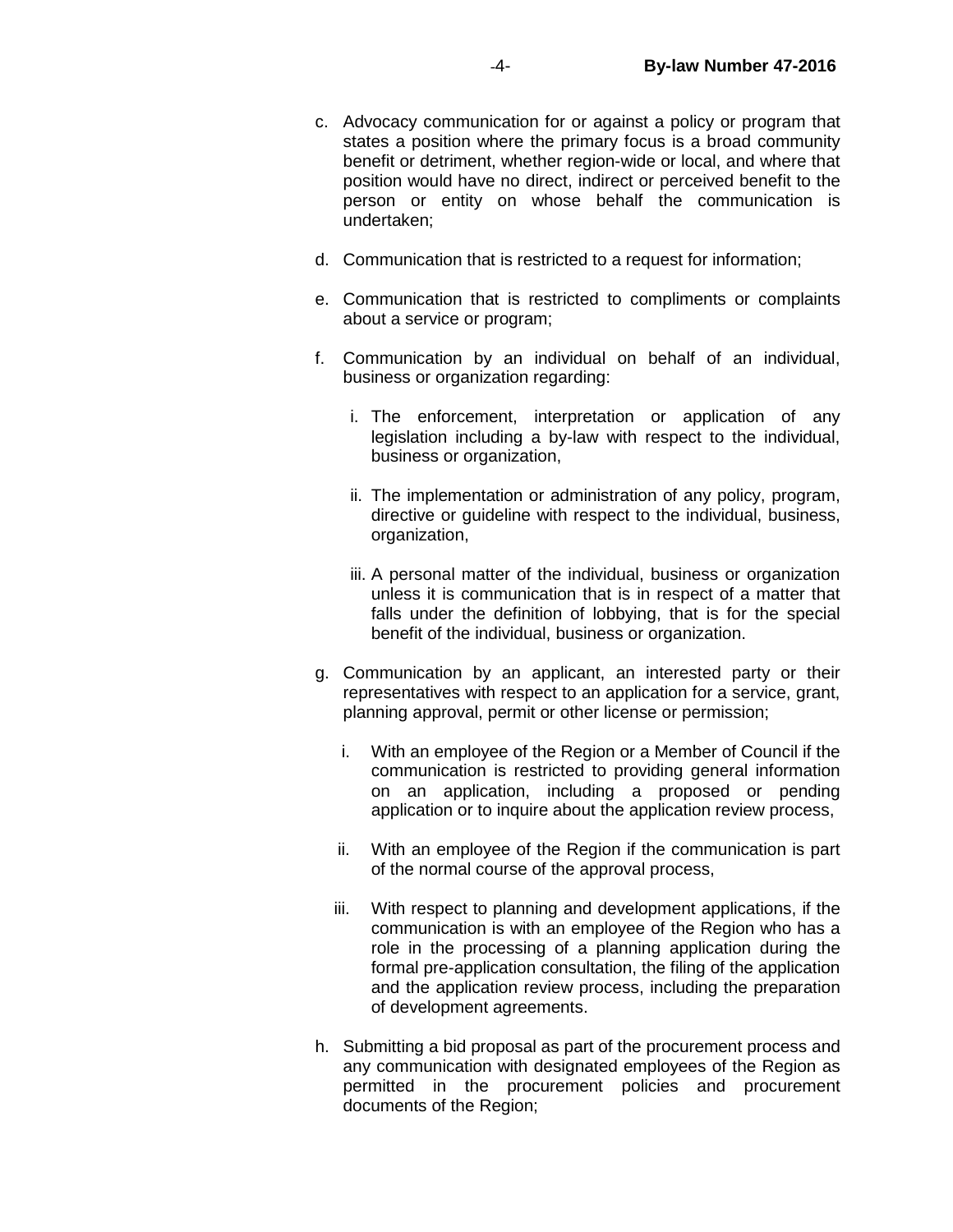- i. Communication with a public office holder by an individual on behalf of an individual, business or organization in direct response to a written request from the public office holder;
- j. Communication to a Member of Council by a constituent of the Member of Council, or an individual on behalf of a constituent of the Member of Council on a general neighbourhood or public policy issue;
- k. Communication directly related to those Region-initiated consultative meetings and processes where an individual is a participant; and,
- l. Communication regarding a financial interest by not-for-profit groups or organizations where such group or organization has no paid staff.

## **Registration and Reporting of Lobbying Activity**

- 6. No person on whose behalf another person undertakes lobbying activities, shall make a payment for the lobbying activities that is in whole or in part contingent on the successful outcome of any lobbying activities.
- 7. No person who lobbies a public office holder shall receive payment that is in whole or in part contingent on the successful outcome of any lobbying activities.
- 8. All lobbyists shall file a return regarding a specific lobbying communication within five (5) business days of the communication occurring or, if known in advance. Registration may take place before lobbying takes place.
- 9. Consultant lobbyists shall identify in the return the client for which the lobbying has been undertaken.
- 10. A former public office holder shall not engage in lobbying activities for a period of twelve (12) months immediately after ceasing to be a public office holder.
- 11. Lobbyists shall adhere to the Code of Conduct during the conduct of lobbying activities with public office holders.
- 12. All lobbyists with intent to lobby must register as a lobbyist.
- 13. Subject to the exemptions contained in this by-law each person who engages in lobbying activity must register as a lobbyist.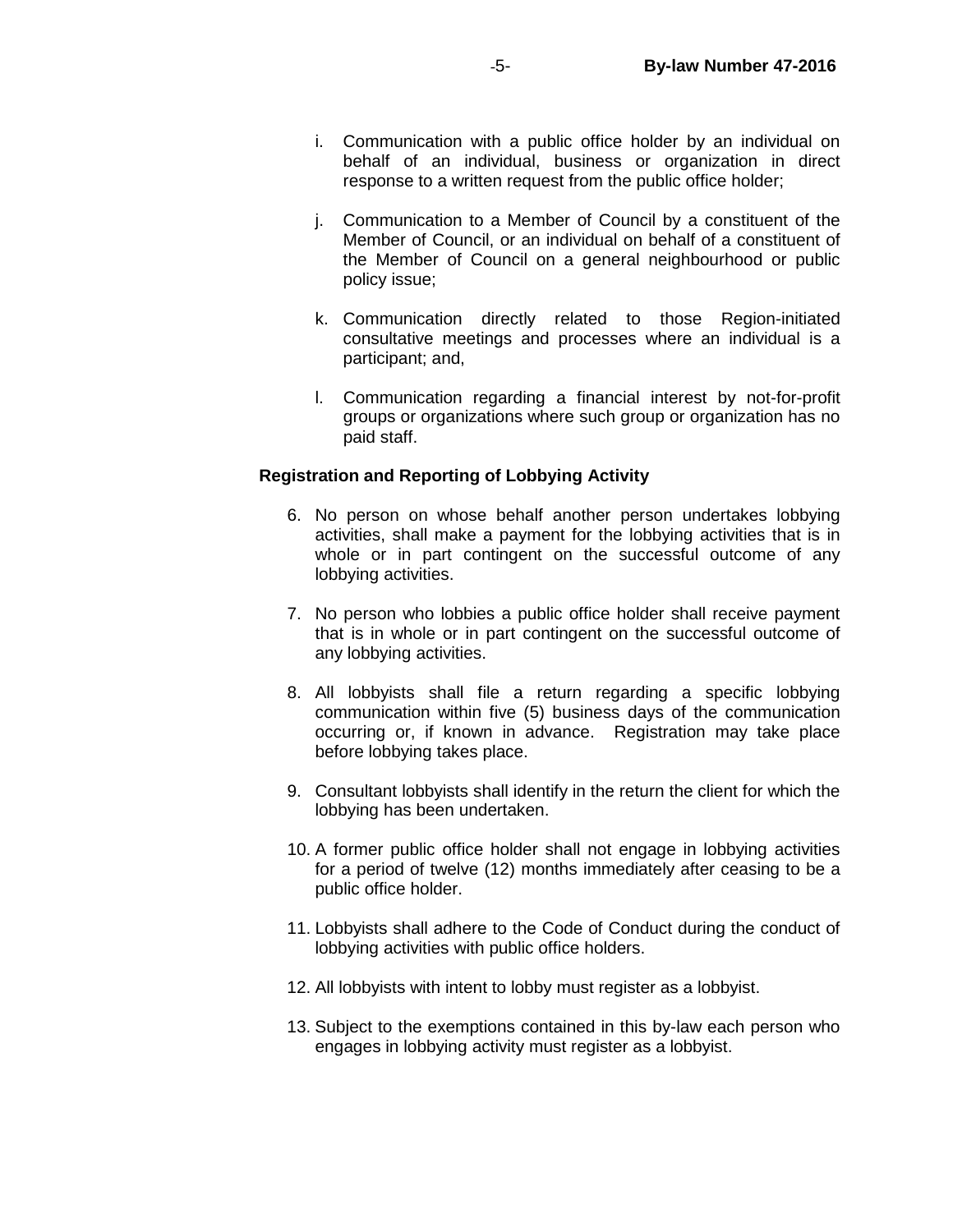- 14. Registration is to include the name of the lobbyist, the name of the lobbyist's employer, and the name of the person, organization, client or other entity, on whose behalf he or she is lobbying.
- 15. Lobbyists must register a separate subject matter registration for each issue in respect of which lobbying takes place or is to take place. The subject matter registration will include a description of the issue being lobbied, who will be lobbied and when lobbying will occur or has occurred.

#### **Appointment of Lobbyist Registrar**

- 16. The Region may appoint an Integrity Commissioner as the Lobbyist Registrar in accordance with section 223 of the *Municipal Act, 2001*.
- 17. The Lobbyist Registrar shall report to Regional Council annually or as directed by Regional Council.
- 18. The Lobbyist Registrar has the authority to conduct inquiries in respect of a request made by Council, a Member of Council or by a member of the public about compliance with the Lobbyist Registry By-law or the Lobbyist Code of Conduct (attached as Schedule "A"), as set out under section 223.12 of the *Municipal Act, 2001.*

The Lobbyist Registrar is responsible for:

- a. Overseeing the administration of the lobbyist registration system;
- b. Providing advice, opinions and interpretations pertaining to the administration, application and enforcement of this by-law;
- c. Conducting investigations or inquiries to determine whether contraventions of this by-law have occurred, as permitted under section 223 of the *Municipal Act, 2001*;
- d. Suspending or revoking a registration;
- e. The enforcement of this by-law;
- f. Advising Regional Council on lobbying matters and recommending improvements and amendments to this by-law;
- g. Providing an annual report to Council and any periodic reports and information as the Registrar considers appropriate; and,
- h. Performing other duties as may be assigned by Council.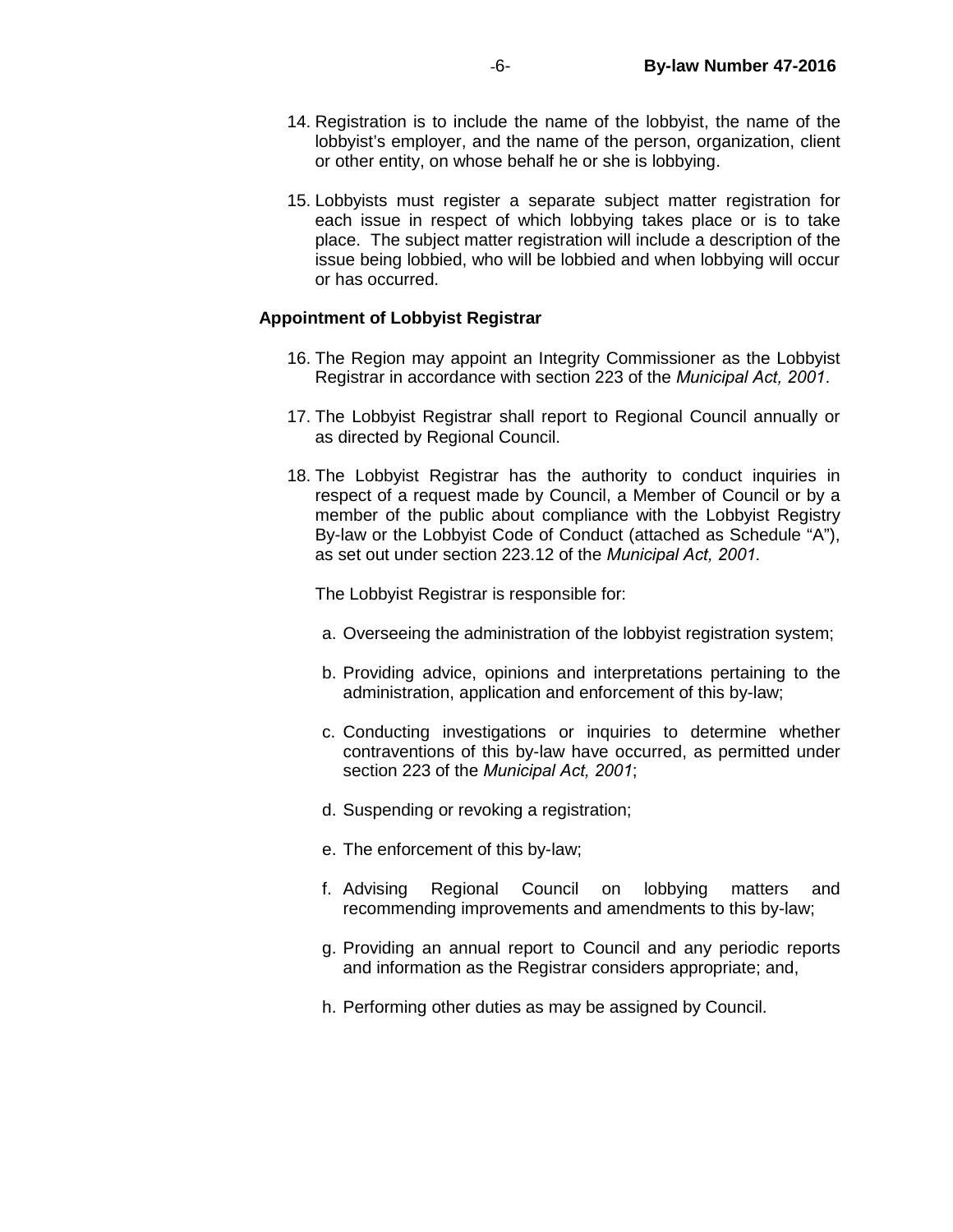## **Sanctions and Penalties**

- 19. The Lobbyist Registrar may impose penalties on communication in accordance with the following scheme if the Lobbyist Registrar finds that the requirements of this by-law have not been met:
	- a. First contravention the lobbyist is banned from communicating with public office holders for one month;
	- b. Second contravention the lobbyist is banned from communication with public office holders for three months; and
	- c. Third contravention the Lobbyist Registrar shall determine an appropriate sanction.
- 20. If the Lobbyist Registrar decides to impose a temporary ban on communication, the Lobbyist Registrar shall inform the individual of the suspension and the reason for the suspension in writing and provide the reason for the suspension in a manner determined by the Lobbyist Registrar.
- 21. If the Lobbyist Registrar imposes a temporary ban on lobbying, the Lobbyist Registrar shall notify all Public Office Holders by posting a notice of the temporary ban on the Region of Peel website.
- 22. The Lobbyist Registrar may remove a registration or return from the Lobby Registry if the individual who filed the registration or return is found by the Lobbyist Registrar to have not complied with the requirements of this by-law.
- 23. When a registration is removed from the Lobbyist Registry, the individual who filed it shall be deemed, for the purposes of his or her existing and future obligations under this by-law, not to have filed the registration.
- 24. Any person who contravenes Section 10 of this by-law, commits an offence and upon conviction shall be liable to a fine not to exceed \$5,000.00 for a first offence and a fine not to exceed \$25,000.00 for a second or subsequent offence.
- 25. Pursuant to subsection 223.12(7) of *the Municipal Act, 2001,* should the Lobbyist Registrar determine, when conducting an inquiry, that there are reasonable grounds to believe that an individual has contravened any other Act or the Criminal Code (Canada), the Lobbyist Registrar shall immediately refer the matter to the appropriate authorities and suspend the inquiry pending the outcome of any resulting investigation.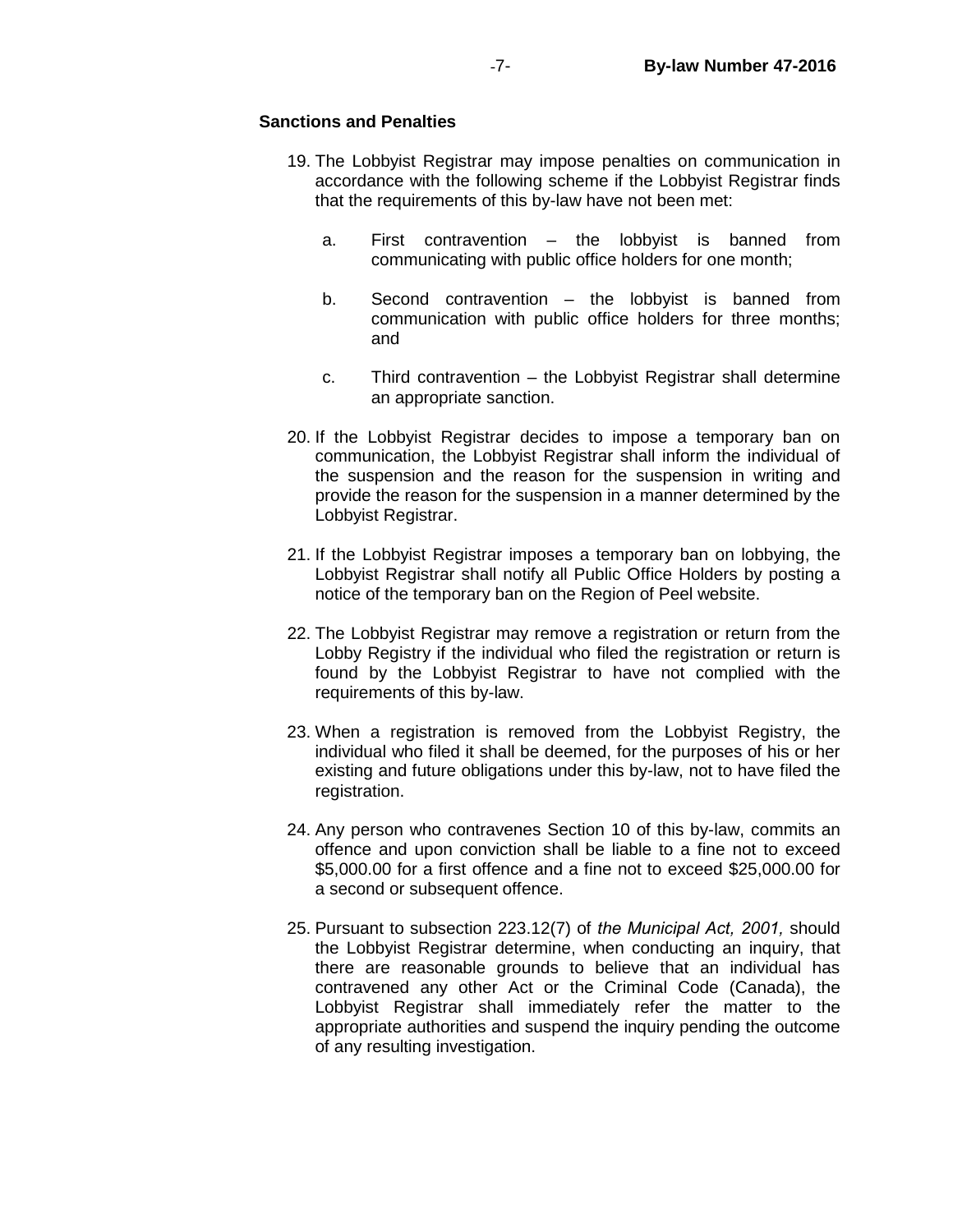26. This By-law comes into effect on March 1, 2017.

READ THREE TIMES AND PASSED IN OPEN COUNCIL this 13th day of October, 2016.

 *K. Lockyer F. Dale*

Regional Clerk **Regional Chair**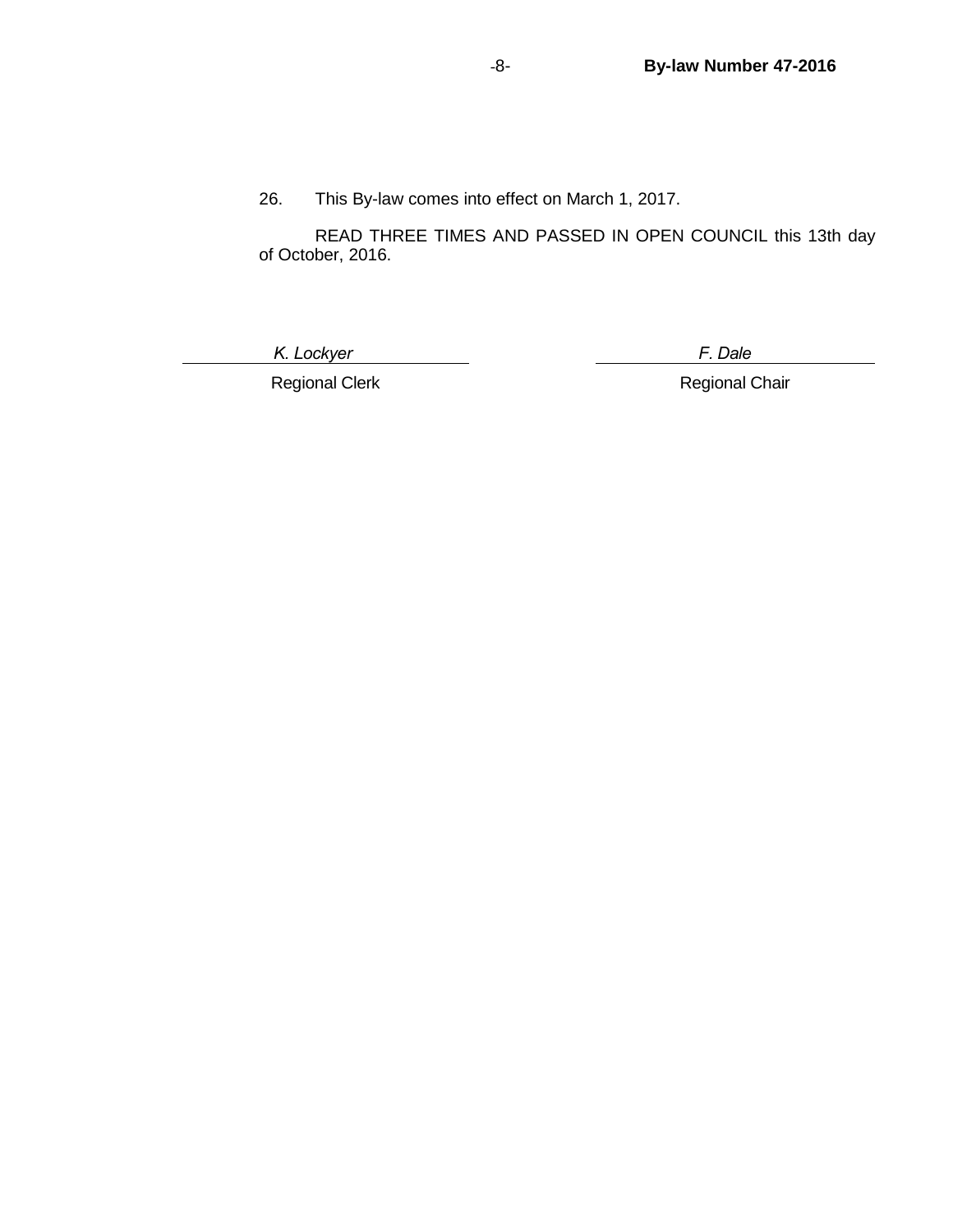## SCHEDULE "A"

## To By-law 47-2016

# LOBBYIST CODE OF CONDUCT

Lobbyists are expected to comply with the standards of behaviour for lobbyists and the conduct of lobbying activities set out in this Code of Conduct when lobbying public office holders.

- 1. Lobbyists shall conduct with integrity and honesty all relations with public office holders, clients, employers, the public and other lobbyists.
- 2. Lobbyists shall, at all times, be open and frank about their lobbying activities, while respecting confidentiality

.

- 3. Lobbyists communicating with a public office holder shall disclose the identity of the individual or organization on whose behalf they are acting, as well as the reasons for the communication.
- 4. Lobbyists shall register the subject matter of all communication with public office holders that constitutes lobbying under the Lobbyist Registry By-law.
- 5. Lobbyists shall inform their client, employer or organization of the obligations under the Lobbyist Registry By-law and their obligation to adhere to the Lobbyists' Code of Conduct.
- 6. Lobbyists shall provide information that is accurate and factual to public office holders.
- 7. Lobbyists shall not knowingly mislead anyone and shall use proper care to avoid doing so inadvertently.
- 8. Lobbyists shall not divulge confidential information unless they have obtained the informed consent of their client, employer or organization, or disclosure is required by law.
- 9. Lobbyists shall not use any confidential or other insider information obtained in the course of their lobbying activities to the disadvantage of their client, employer or organization.
- 10. Lobbyists shall not represent conflicting or competing interests without the written consent of those whose interests are involved.
- 11. Lobbyists shall advise public office holders that they have informed their clients of any actual, potential or apparent conflict of interest and obtained the informed consent of each client concerned before proceeding or continuing with the undertaking.
- 12. Lobbyists shall not lobby public office holders on a subject matter for which they also provide advice to the Region of Peel.